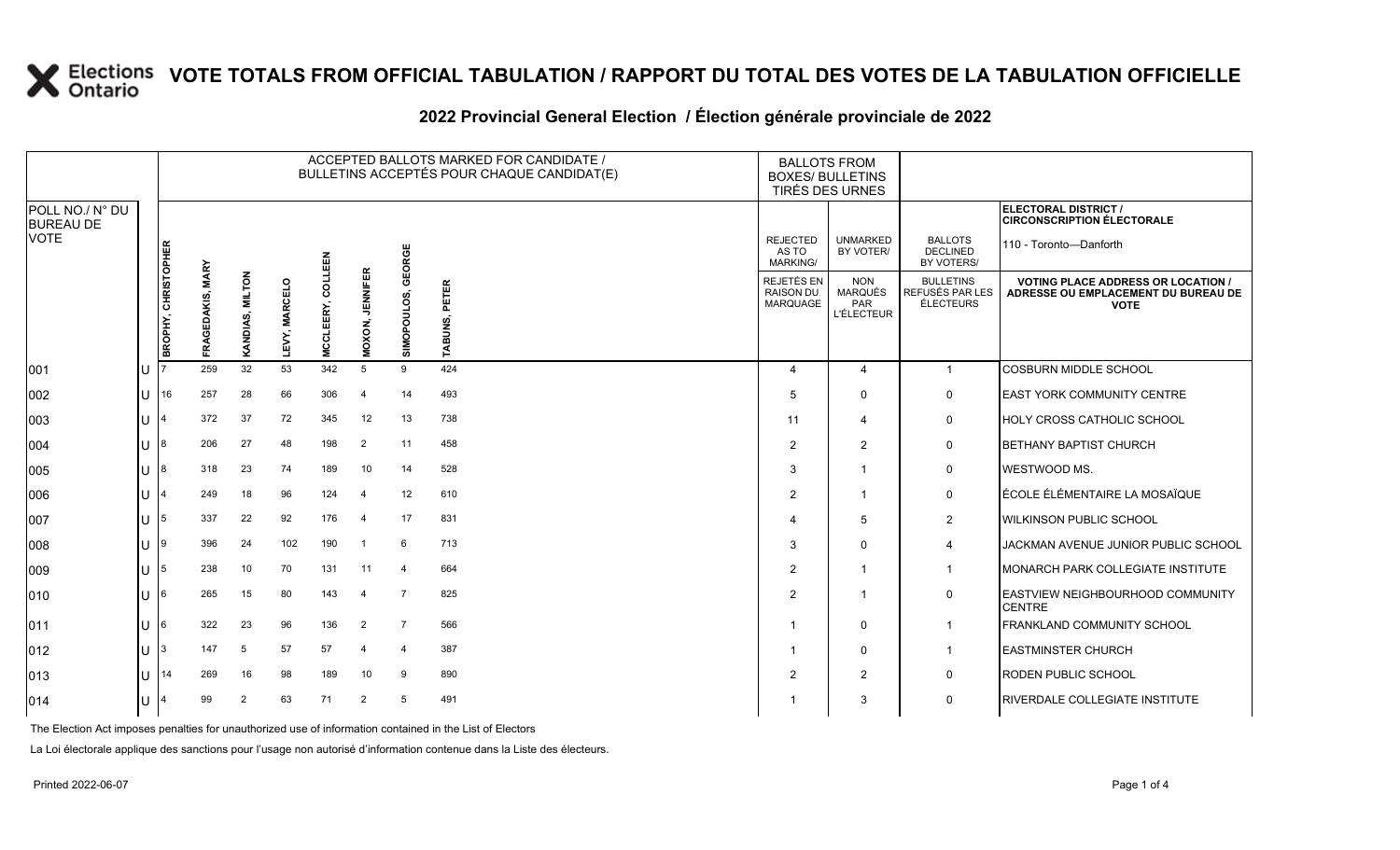|     |               |                       |                |                 |                |                    |                           |                      |                                                                                                  |                                                          |                                                                   | ELECTORAL DISTRICT /<br><b>CIRCONSCRIPTION ÉLECTORALE</b>                                       |
|-----|---------------|-----------------------|----------------|-----------------|----------------|--------------------|---------------------------|----------------------|--------------------------------------------------------------------------------------------------|----------------------------------------------------------|-------------------------------------------------------------------|-------------------------------------------------------------------------------------------------|
|     |               |                       |                |                 | 띮              |                    |                           |                      | <b>REJECTED</b><br>AS TO<br><b>MARKING/</b>                                                      | <b>UNMARKED</b><br>BY VOTER/                             | <b>BALLOTS</b><br><b>DECLINED</b><br>BY VOTERS/                   | 110 - Toronto-Danforth                                                                          |
|     |               | <b>GEDAKIS</b><br>ิ≳ี |                | <b>MARCELO</b>  |                |                    | ō                         | PETER                | <b>REJETÉS EN</b><br><b>RAISON DU</b>                                                            | <b>NON</b><br><b>MARQUÉS</b><br>PAR<br><b>L'ÉLECTEUR</b> | <b>BULLETINS</b><br>REFUSÉS PAR LES<br>ÉLECTEURS                  | <b>VOTING PLACE ADDRESS OR LOCATION /</b><br>ADRESSE OU EMPLACEMENT DU BUREAU DE<br><b>VOTE</b> |
| IU  | 13            | 158                   | 13             | 78              | 125            | $\mathbf{3}$       | 2                         | 610                  | $\Omega$                                                                                         | $\overline{1}$                                           | $\mathbf 0$                                                       | <b>MATTY ECKLER COMMUNITY RECREATION</b><br><b>CENTRE</b>                                       |
| IU  | 19            | 250                   | 8              | 91              | 165            | 6                  | 5                         | 729                  | 3                                                                                                | 5                                                        | $\mathbf{3}$                                                      | <b>ST. ANN CHURCH</b>                                                                           |
| IU  | 12            | 216                   | 11             | 91              | 74             | $\overline{4}$     | 2                         | 546                  | $\Omega$                                                                                         | -1                                                       | 0                                                                 | <b>WITHROW AVENUE JUNIOR PUBLIC SCHOOL</b>                                                      |
| ПT  | 15            | 231                   | 8              | 80              | 188            | 5                  | $\overline{7}$            | 845                  |                                                                                                  | $\overline{2}$                                           | 3                                                                 | S.H. ARMSTRONG COMMUNITY CENTRE                                                                 |
| ПT  | 15            | 273                   | 6              | 82              | 154            | $\overline{7}$     | $\overline{2}$            | 665                  | 5                                                                                                | 3                                                        | $\mathbf 0$                                                       | <b>BRUCE JUNIOR PUBLIC SCHOOL</b>                                                               |
| IU  |               | 205                   | 10             | 57              | 106            | 3                  | 3                         | 422                  | $\Omega$                                                                                         | -1                                                       | $\mathbf 1$                                                       | JIMMIE SIMPSON RECREATION CENTRE                                                                |
| ΠT  | 10            | 152                   | 10             | 39              | 114            | 5                  | $\overline{4}$            | 487                  | 3                                                                                                | $\overline{\mathbf{1}}$                                  | $\overline{2}$                                                    | QUEEN ALEXANDRA MIDDLE SCHOOL                                                                   |
| IU  |               | 112                   | 5              | 33              | 55             | 2                  | $\overline{1}$            | 198                  | $\Omega$                                                                                         | $\Omega$                                                 | $\mathbf 0$                                                       | <b>RALPH THORNTON CENTRE</b>                                                                    |
| ΙU  |               | 133                   | $\overline{7}$ | 27              | 89             | $\overline{2}$     | $\overline{2}$            | 361                  |                                                                                                  | $\Delta$                                                 | 3                                                                 | MORSE STREET JUNIOR PUBLIC SCHOOL                                                               |
| Ш   |               | 27                    | -1             | 3               | 28             | 5                  | $\mathbf 0$               | 60                   | 3                                                                                                | $\overline{\mathbf{1}}$                                  | $\mathsf{O}$                                                      | <b>BLAIR COURT</b>                                                                              |
| IU  |               | 47                    | $\overline{4}$ | $\overline{2}$  | 21             |                    | $\mathbf 0$               | 60                   |                                                                                                  | $\Omega$                                                 | $\mathsf{O}$                                                      | <b>MINTO SKYY CONDOS</b>                                                                        |
| IU. |               | 55                    | 4              | 8               | 15             | 0                  | 0                         | 68                   |                                                                                                  | 0                                                        | 0                                                                 | <b>HELLIWELL PLACE CONDOS</b>                                                                   |
| ПT  |               | 27                    | $\overline{2}$ | 5               | 16             | 0                  | $\overline{2}$            | 87                   | 5                                                                                                | 0                                                        | $\mathbf 0$                                                       | <b>GREENWOOD TOWERS</b>                                                                         |
| ΙU  | $\mathsf{I}2$ | 12                    | $\mathbf 1$    | -1              | $\overline{7}$ | $\mathbf 0$        |                           | 29                   | $\Omega$                                                                                         | $\Omega$                                                 | $\mathbf 0$                                                       | <b>BROADVIEW MANOR</b>                                                                          |
|     |               | BROPHY, CHRISTOPHER   | <b>MARY</b>    | KANDIAS, MILTON | LEVY,          | COLLE<br>MCCLEERY, | <b>JENNIFER</b><br>MOXON, | EORGE<br>SIMOPOULOS, | ACCEPTED BALLOTS MARKED FOR CANDIDATE /<br>BULLETINS ACCEPTÉS POUR CHAQUE CANDIDAT(E)<br>TABUNS, | <b>MARQUAGE</b>                                          | <b>BALLOTS FROM</b><br><b>BOXES/ BULLETINS</b><br>TIRÉS DES URNES |                                                                                                 |

#### **2022 Provincial General Election / Élection générale provinciale de 2022**

The Election Act imposes penalties for unauthorized use of information contained in the List of Electors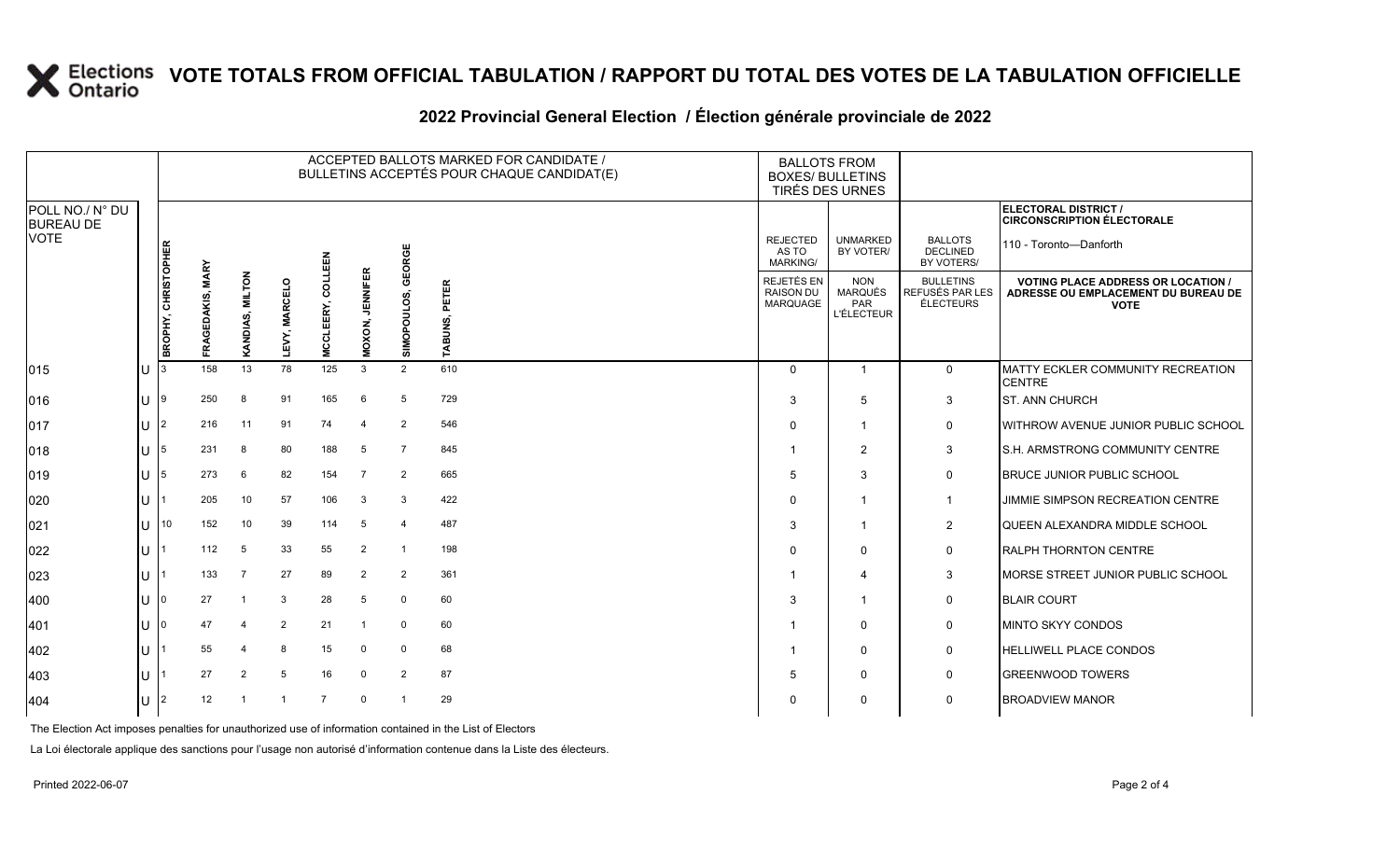#### **2022 Provincial General Election / Élection générale provinciale de 2022**

|                                     |     |                     |                                    |                 |                      |                            |                           |                   | ACCEPTED BALLOTS MARKED FOR CANDIDATE /<br>BULLETINS ACCEPTÉS POUR CHAQUE CANDIDAT(E) | <b>BALLOTS FROM</b><br><b>BOXES/ BULLETINS</b><br>TIRÉS DES URNES |                                                   |                                                         |                                                                                                 |
|-------------------------------------|-----|---------------------|------------------------------------|-----------------|----------------------|----------------------------|---------------------------|-------------------|---------------------------------------------------------------------------------------|-------------------------------------------------------------------|---------------------------------------------------|---------------------------------------------------------|-------------------------------------------------------------------------------------------------|
| POLL NO./ N° DU<br><b>BUREAU DE</b> |     |                     |                                    |                 |                      |                            |                           |                   |                                                                                       |                                                                   |                                                   |                                                         | ELECTORAL DISTRICT /<br><b>CIRCONSCRIPTION ÉLECTORALE</b>                                       |
| <b>VOTE</b>                         |     |                     |                                    |                 |                      | 띮                          |                           | GEORGE            |                                                                                       | <b>REJECTED</b><br>AS TO<br><b>MARKING/</b>                       | <b>UNMARKED</b><br>BY VOTER/                      | <b>BALLOTS</b><br><b>DECLINED</b><br>BY VOTERS/         | 110 - Toronto-Danforth                                                                          |
|                                     |     | BROPHY, CHRISTOPHER | <b>MARY</b><br>EDAKIS,<br>ō<br>FRA | KANDIAS, MILTON | <b>LEVY, MARCELO</b> | Lo C<br>CLEERY,<br>ō<br>Σ. | <b>JENNIFER</b><br>MOXON, | <b>SIMOPOULOS</b> | PETER<br>ABUNS.                                                                       | REJETÉS EN<br>RAISON DU<br>MARQUAGE                               | <b>NON</b><br>MARQUÉS<br>PAR<br><b>L'ÉLECTEUR</b> | <b>BULLETINS</b><br>REFUSÉS PAR LES<br><b>ÉLECTEURS</b> | <b>VOTING PLACE ADDRESS OR LOCATION /</b><br>ADRESSE OU EMPLACEMENT DU BUREAU DE<br><b>VOTE</b> |
| 405                                 | IU. |                     | 34                                 | 2               | 8                    | 31                         | $\mathbf 0$               | -1                | 70                                                                                    | $\Omega$                                                          | $\Omega$                                          | $\overline{2}$                                          | <b>GREEN MEADOW APTS - 110</b>                                                                  |
| 406                                 | lu  |                     | 45                                 |                 | 9                    | 18                         | 5                         | $\mathbf 0$       | 135                                                                                   | $\Omega$                                                          | $\overline{2}$                                    | 0                                                       | MONTCREST TOWERS                                                                                |
| 407                                 | lU  |                     | 24                                 |                 | 12                   | 12                         | $\Omega$                  | 2                 | 141                                                                                   |                                                                   | $\mathbf{0}$                                      | 0                                                       | MONTCREST APARTMENTS                                                                            |
| 408                                 | ΙU  |                     | 11                                 | $\mathbf 0$     | $\Omega$             | $\overline{7}$             | $\mathbf 0$               | $\mathbf 0$       | 49                                                                                    |                                                                   | $\mathbf{0}$                                      | 0                                                       | <b>FRANCES BEAVIS MANOR</b>                                                                     |
| 409                                 | lu  | 10                  | 13                                 |                 | 3                    | 14                         | 0                         | $\mathbf 0$       | 36                                                                                    |                                                                   | $\mathbf{0}$                                      | 0                                                       | ST. JOSEPH'S SENIOR CITIZENS APTS.                                                              |
| 410                                 | ΙU  |                     | 25                                 | $\Omega$        | 5                    | 9                          | $\mathbf 0$               | $\mathbf 0$       | 43                                                                                    | $\Omega$                                                          | $\mathbf{0}$                                      | 0                                                       | <b>RAY MCCLEARY TOWERS</b>                                                                      |
| 411                                 | ΙU  | 12                  | 9                                  |                 | $\mathbf 0$          | 12                         | $\mathbf 0$               | $\overline{1}$    | 61                                                                                    | $\Omega$                                                          | $\mathbf{0}$                                      | $\mathbf{1}$                                            | <b>JACK LAYTON SENIORS HOUSING</b>                                                              |
| 700                                 | lU. |                     | 41                                 | $\mathbf 0$     | 3                    | 22                         | $\Omega$                  |                   | 16                                                                                    | $\Omega$                                                          | $\mathbf{0}$                                      | 0                                                       | SISTERS OF ST. JOSEPH                                                                           |
| 701                                 | IU  |                     |                                    |                 |                      |                            |                           |                   | COMBINED WITH 700 / COMBINÉ À 700                                                     |                                                                   |                                                   |                                                         |                                                                                                 |
| 702                                 | IU  |                     |                                    |                 |                      |                            |                           |                   | COMBINED WITH 703 / COMBINÉ À 703                                                     |                                                                   |                                                   |                                                         |                                                                                                 |
| 703                                 | lu  | 16                  | 20                                 | $\overline{2}$  | 3                    | 8                          | $\mathbf 0$               | 3                 | 14                                                                                    | $\overline{4}$                                                    | -1                                                | -1                                                      | <b>HERITAGE NURSING HOME</b>                                                                    |
| ADV001                              |     | 16                  | 284                                | 16              | 78                   | 111                        | 8                         | $\overline{7}$    | 826                                                                                   | $\overline{2}$                                                    | 2                                                 | $\overline{a}$                                          | <b>HOLY NAME CHURCH</b>                                                                         |
| ADV002                              |     | 19                  | 988                                | 36              | 261                  | 432                        | 26                        | 12                | 2654                                                                                  | 53                                                                | $12 \overline{ }$                                 | 5                                                       | <b>HOLY NAME CHURCH</b>                                                                         |
| ADV003                              |     | 14                  | 1193                               | 56              | 230                  | 745                        | 14                        | 26                | 2399                                                                                  | 5                                                                 | 5                                                 | $\overline{2}$                                          | <b>EAST YORK COMMUNITY CENTRE</b>                                                               |

The Election Act imposes penalties for unauthorized use of information contained in the List of Electors